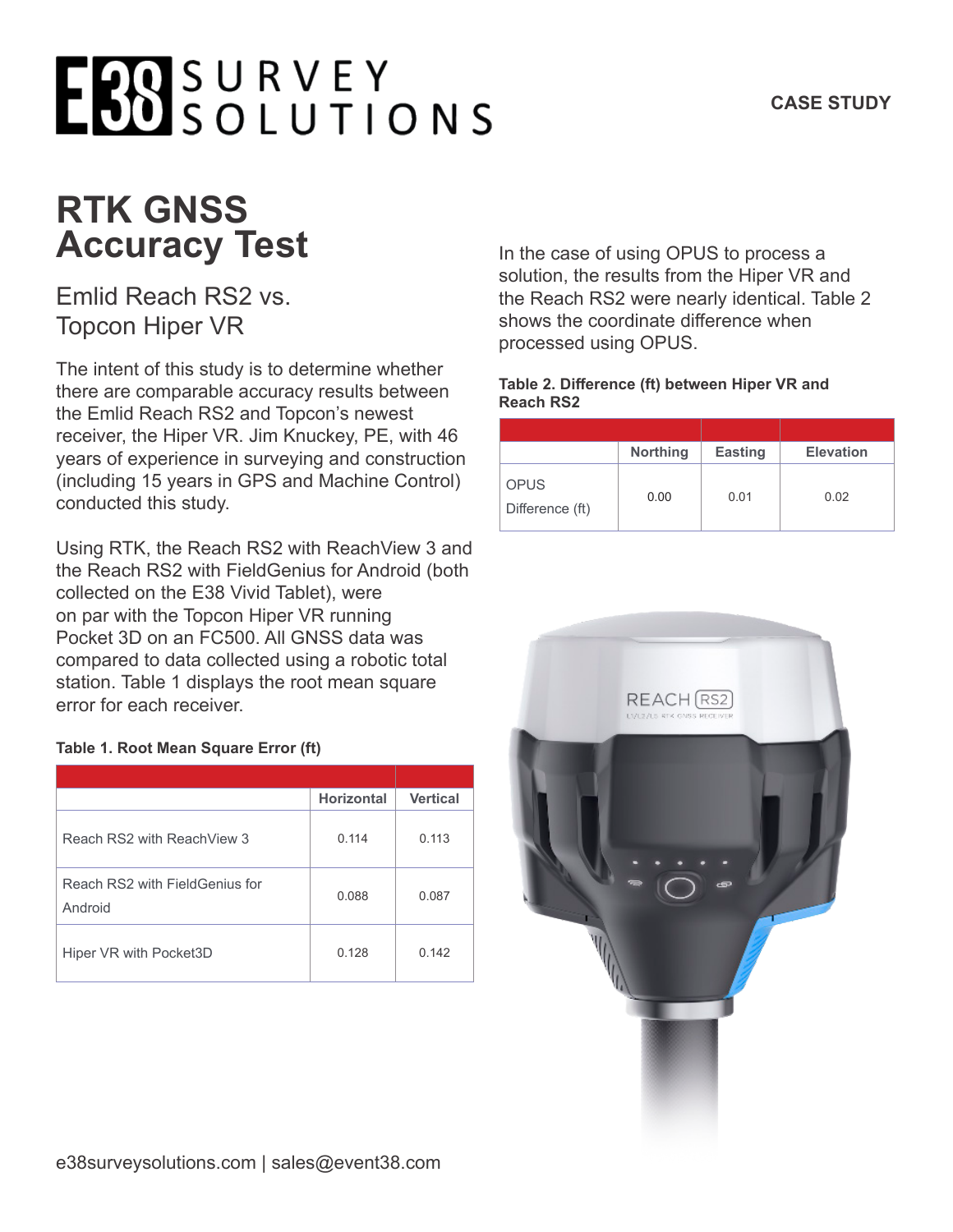## EBOSURVEY

### **Setup**

All data was collected in State Plane OH S. Both the Emlid Reach RS2 and the Hiper VR captured the same nine locations. The table below includes the brands, products, software, data collectors, and corrections used to complete this study.

#### **Table 3. displays the instruments used to conduct this study**

| <b>Brand</b> | <b>Product</b>           | <b>Software</b>                 | <b>Data Collector</b> | <b>Corrections</b>                      |
|--------------|--------------------------|---------------------------------|-----------------------|-----------------------------------------|
| <b>Fmlid</b> | Reach<br>RS <sub>2</sub> | Reach-<br>View 3                | E38 Vivid Tablet      | Ohio VRS<br>system over<br><b>NTRIP</b> |
| <b>Fmlid</b> | Reach<br>RS <sub>2</sub> | FieldGe-<br>nius for<br>Android | E38 Vivid Tablet      | Ohio VRS<br>system over<br><b>NTRIP</b> |
| Topcon       | Hiper VR                 | Pocket 3D                       | FC500                 | Ohio VRS<br>system over<br><b>NTRIP</b> |

### **Locations**

Locations were chosen based on the level of difficulty of gathering points. We divided the locations into three categories: Ideal, Somewhat Challenging, and Challenging.

We define **Ideal Locations** as those with a clear view of the sky.

**Somewhat Challenging Locations** include satellite view obstructions and multipath.

**Challenging Locations** included significant satellite view obstruction and scattering caused by canopy cover.



**Figure 1 displays the locations of all shots using Google Earth**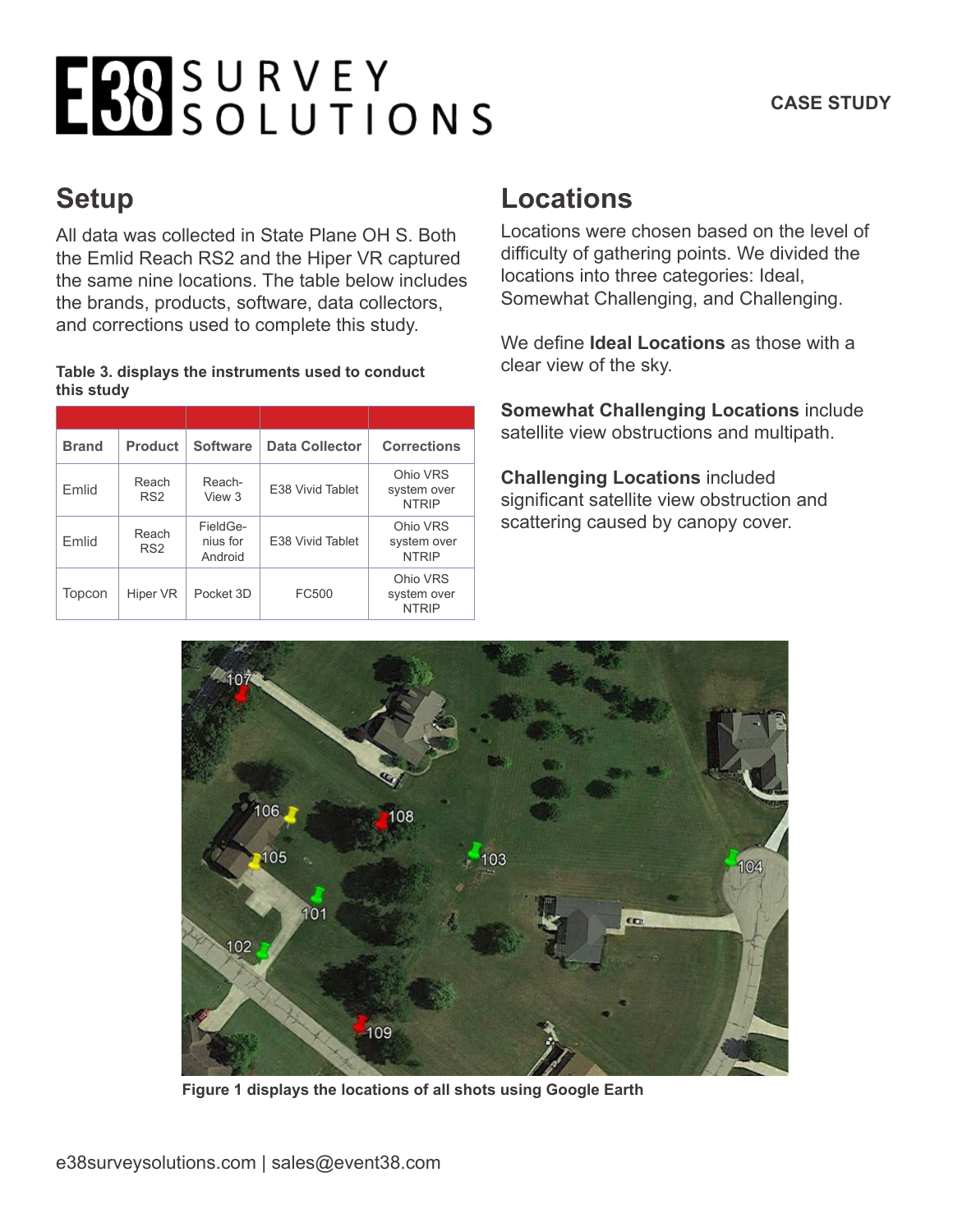#### **CASE STUDY**

#### **Table 4. displays the findings from all points in this study:**

| 101- Ideal Conditions                                    | Northing         | Easting | Elevation |
|----------------------------------------------------------|------------------|---------|-----------|
| Occupied for OPUS during RS2 with ReachView 3 Collection |                  |         |           |
| Reach RS2 with FieldGenius for Android                   | 0.09             | $-0.04$ | 0.01      |
| Hiper VR with Pocket3D                                   | 0.06             | $-0.08$ | $-0.03$   |
|                                                          |                  |         |           |
| 102 - Ideal Conditions                                   | Northing         | Easting | Elevation |
| Reach RS2 with ReachView 3                               | 0.16             | $-0.01$ | $-0.1$    |
| Reach RS2 with FieldGenius for Android                   | 0.07             | 0.00    | 0.06      |
| Hiper VR with Pocket3D                                   | 0.13             | $-0.06$ | $-0.11$   |
|                                                          |                  |         |           |
| 103 - Ideal Conditions                                   | Northing         | Easting | Elevation |
| Reach RS2 with ReachView 3                               | 0.01             | 0.02    | $-0.1$    |
| Reach RS2 with FieldGenius for Android                   | $-0.07$          | $-0.04$ | 0.05      |
| Hiper VR with Pocket3D used in Resection                 |                  |         |           |
|                                                          |                  |         |           |
| 104 - Ideal Conditions                                   | Northing         | Easting | Elevation |
| Reach RS2 with ReachView 3                               | $-0.08$          | $-0.18$ | $-0.13$   |
| Reach RS2 with FieldGenius for Android                   | $-0.06$          | $-0.1$  | $-0.1$    |
| Hiper VR with Pocket3D                                   | $-0.12$          | $-0.12$ | $-0.27$   |
|                                                          |                  |         |           |
| 105 - Somewhat Challenging Conditions                    | Northing         | Easting | Elevation |
| Reach RS2 with ReachView 3                               | 0.03             | 0.01    | $-0.1$    |
| Reach RS2 with FieldGenius for Android                   | 0.01             | 0.00    | $-0.01$   |
| Hiper VR with Pocket3D                                   | 0.1              | $-0.07$ | $-0.07$   |
|                                                          |                  |         |           |
| 106 - Somewhat Challenging Conditions                    | Northing         | Easting | Elevation |
| Reach RS2 with ReachView 3                               | $\boldsymbol{0}$ | 0.07    | $-0.15$   |
| Reach RS2 with FieldGenius for Android                   | 0.02             | 0.08    | $-0.03$   |
| Hiper VR with Pocket3D                                   | $-0.06$          | 0.04    | 0.06      |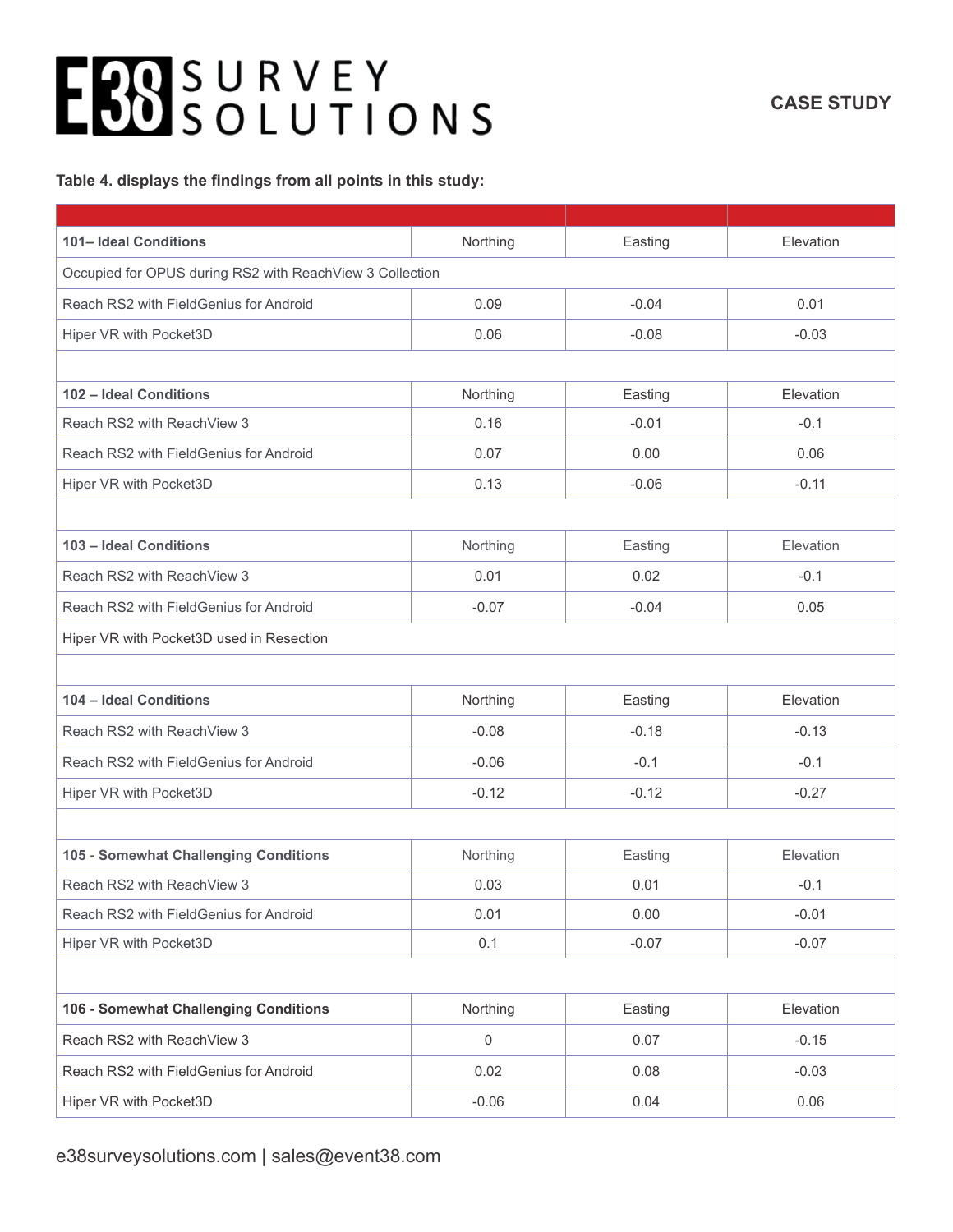| 107 - Challenging Conditions             | Northing | Easting  | Elevation        |  |
|------------------------------------------|----------|----------|------------------|--|
| Reach RS2 with ReachView 3               | 0        | 0.07     | $-0.15$          |  |
| Reach RS2 with FieldGenius for Android   | 0.02     | 0.08     | $-0.03$          |  |
| Hiper VR with Pocket3D used in Resection |          |          |                  |  |
|                                          |          |          |                  |  |
| 108 - Challenging Conditions             | Northing | Easting  | Elevation        |  |
| Reach RS2 with ReachView 3               | $-0.06$  | $\Omega$ | $-0.12$          |  |
| Reach RS2 with FieldGenius for Android   | 0.08     | $-0.02$  | $-0.22$          |  |
| Hiper VR with Pocket3D                   | $-0.03$  | 0.04     | 0.12             |  |
|                                          |          |          |                  |  |
| 109 - Challenging Conditions             | Northing | Easting  | <b>Elevation</b> |  |
| Reach RS2 with ReachView 3               | 0.14     | $-0.09$  | $-0.05$          |  |
| Reach RS2 with FieldGenius for Android   | 0.11     | $-0.08$  | $-0.06$          |  |
| Hiper VR with Pocket3D                   | 0.18     | 0.03     | $-0.18$          |  |